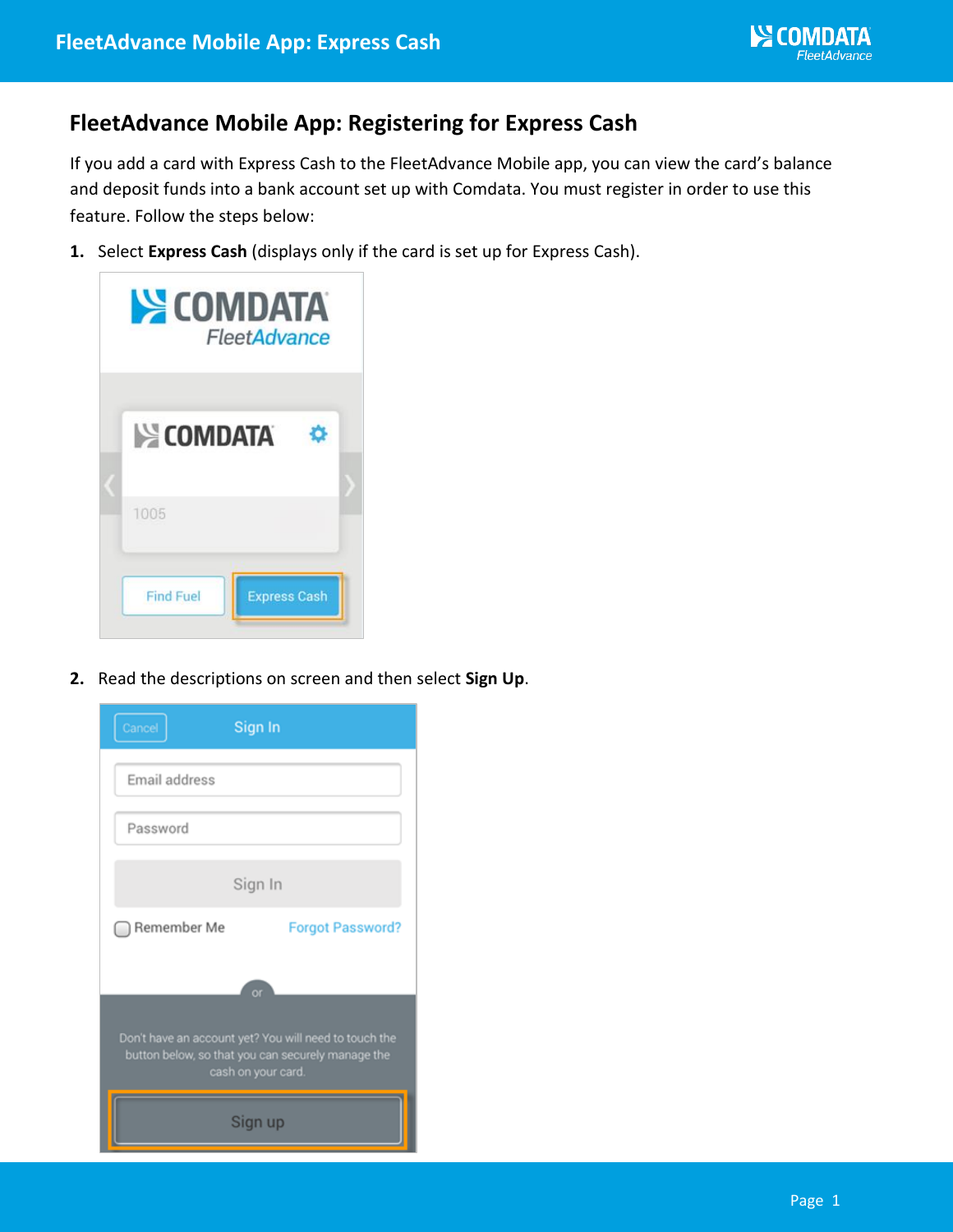

**3.** Enter an email address, password, and confirm the password. Then, select **Sign Up**. **Note:** If you ever forget your password, select **Forgot password?** on the previous screen.

| Sign Up<br>Cancel   |
|---------------------|
|                     |
| sharris@comdata.com |
|                     |
| ,,,,,,,,            |
|                     |
|                     |
|                     |
|                     |
| Sign Up             |

**4.** Enter the email address and password you registered and then select **Sign In**. Select the **Remember Me** checkbox to populate your email address in the username field the next time you log in.

| Card ending in 1005 |         |  |  |  |
|---------------------|---------|--|--|--|
| sharris@cbu.edu     |         |  |  |  |
|                     |         |  |  |  |
| ◯ Remember Me       |         |  |  |  |
| Cancel              | Sign In |  |  |  |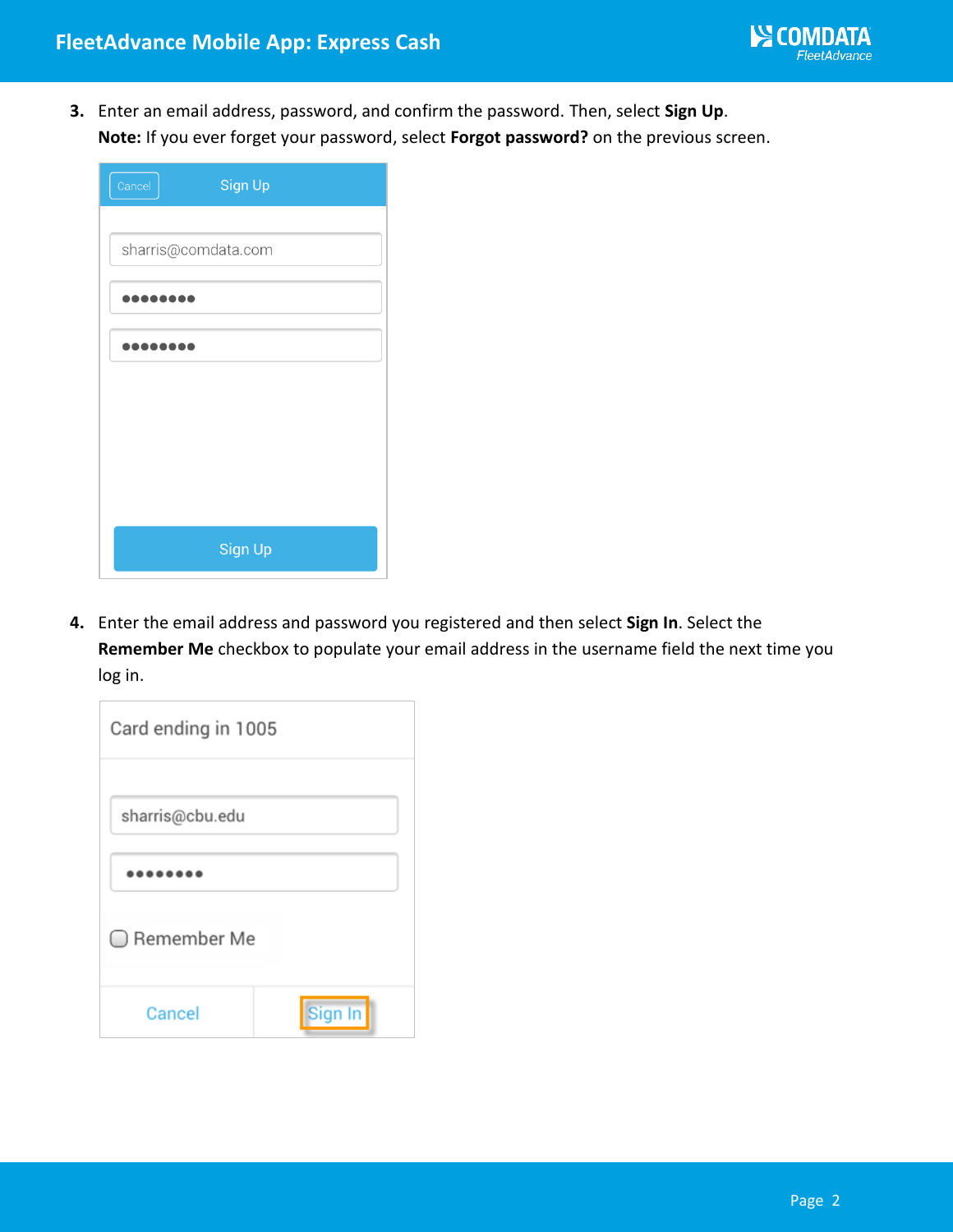

**5.** Enter your Activation Code and then select **Submit**.

**Note:** The activation code is usually your employee ID or driver number, depending on your fleet account's set up. Contact your program administrator for the correct activation code.

| <b>Activate Card 1005</b><br>Cancel                                                                                                                                                                                          |  |  |
|------------------------------------------------------------------------------------------------------------------------------------------------------------------------------------------------------------------------------|--|--|
| Enter your activation code to verify you are<br>authorized to manage Express Cash on this<br>card. This code is set by your company and<br>usually your Employee ID, but it can<br>sometimes be your drivers license number. |  |  |
| Submit                                                                                                                                                                                                                       |  |  |

**6.** You are now set up to use the Express Cash features. The next time you select **Manage Express Cash**, the Express Cash screen will display, allowing you to view the card's balance, transaction history, perform direct deposits, and register Comchek drafts. The transaction history displays up to 25 recent transactions and includes the transaction type (load, ATM withdrawal, purchase, etc.), description, amount, date, and the previous balance. Click **Make Deposit** to deposit funds.

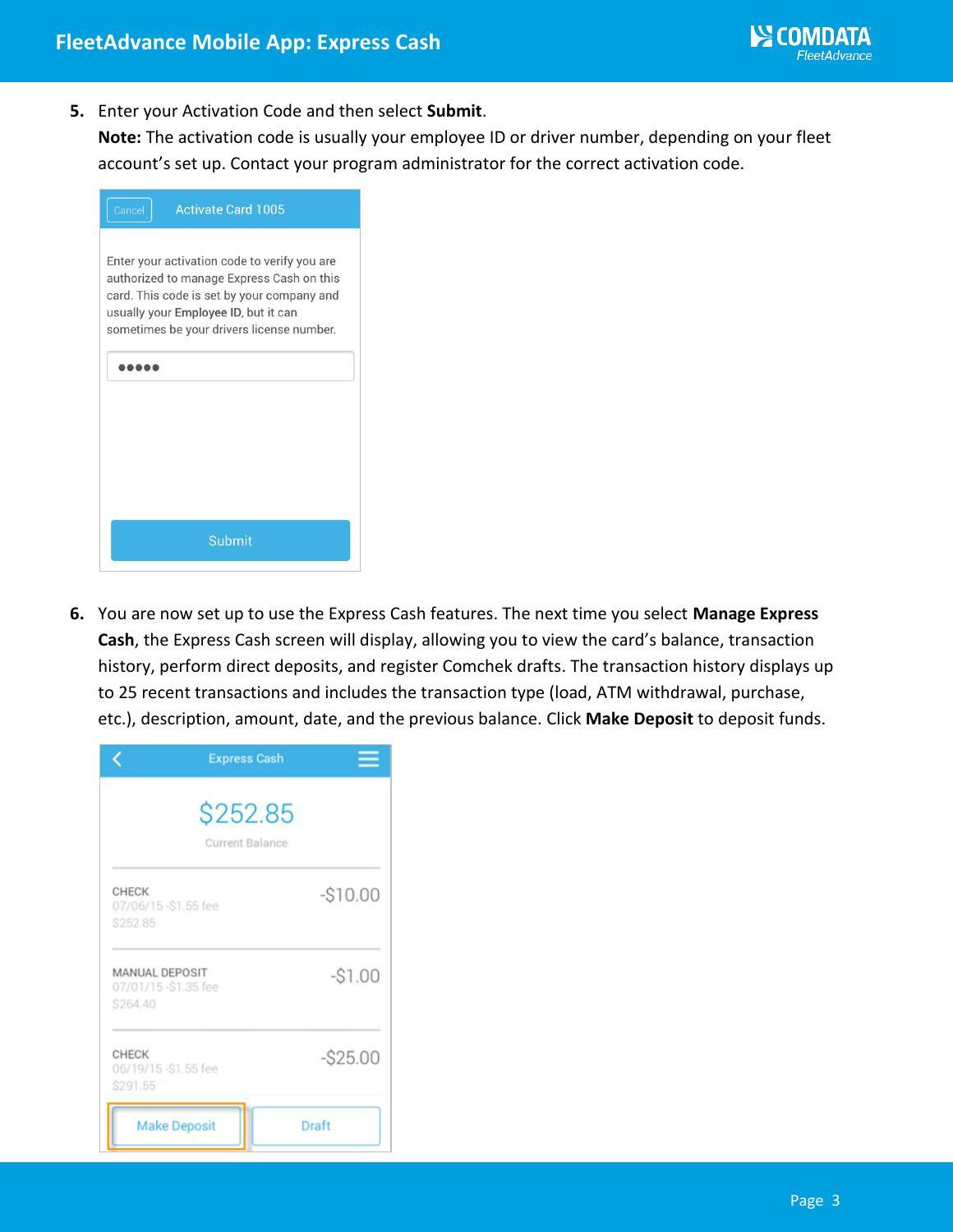

**7.** From here, click in the **Amount** field and enter your deposit amount. Then, click **Submit Deposit**.

**Note:** Be sure to read the *Notice* on this screen as it relates to fees that can affect your balance. Also note that Primary Account refers to the primary bank account you have set up with Comdata. To change your primary account, contact Comdata.

| Cancel                                                                                                                                                                                                                                                                                                                       | <b>Make a Deposit</b> |  |  |  |  |
|------------------------------------------------------------------------------------------------------------------------------------------------------------------------------------------------------------------------------------------------------------------------------------------------------------------------------|-----------------------|--|--|--|--|
| From Card<br>Balance: \$200.00                                                                                                                                                                                                                                                                                               | 1005                  |  |  |  |  |
| To Account                                                                                                                                                                                                                                                                                                                   | Primary Account       |  |  |  |  |
| Amount                                                                                                                                                                                                                                                                                                                       | Ŝ<br>0.00             |  |  |  |  |
| Submit Deposit                                                                                                                                                                                                                                                                                                               |                       |  |  |  |  |
| Notice: This deposit may be subject to fees. If<br>so, those fees will be deducted from your card<br>balance or the deposit itself, depending on the<br>amount remaining on your card. Also, deposits<br>must be greater than or equal to \$1.00 and the<br>lesser amount of either the current card<br>balance or \$10,000. |                       |  |  |  |  |

**8.** Select **Confirm** to proceed.